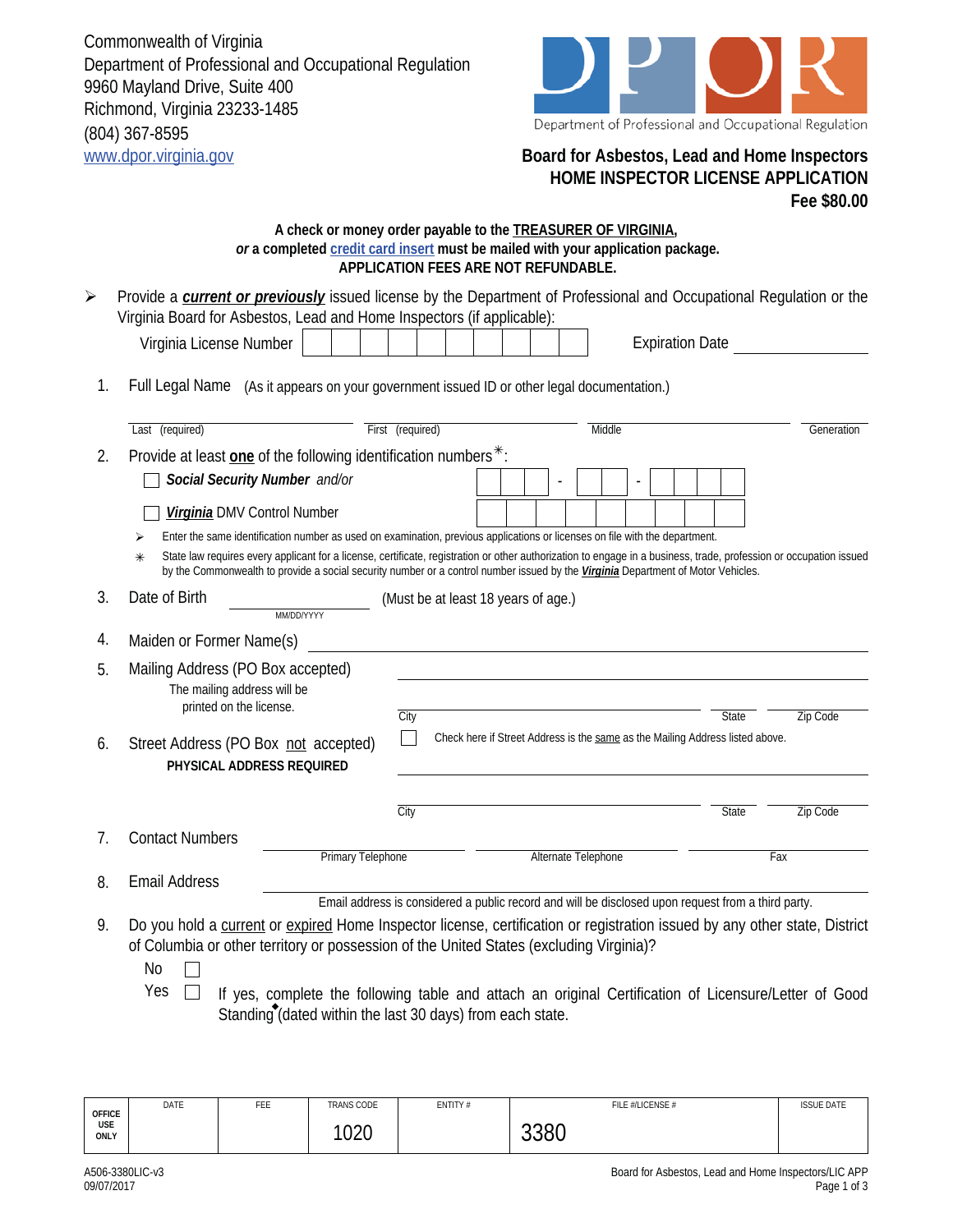| State/Jurisdiction | License, Certification or Registration Number | <b>Expiration Date</b> |  |  |
|--------------------|-----------------------------------------------|------------------------|--|--|
|                    |                                               |                        |  |  |
|                    |                                               |                        |  |  |
|                    |                                               |                        |  |  |

- Certifications of Licensure/Letter of Good Standing, prepared by the state board or regulatory body must include: 1) the license/ certification/registration number; 2) the initial date of licensure; 3) the expiration date of the license; 4) *the means of obtaining licensure (i.e. exam, reciprocity, etc.);* and *5) all closed disciplinary actions resulting in a violation or undetermined finding.*
- 10. Have you obtained a general liability insurance policy with a minimum per occurrence amount of \$250,000\*?

No

- Yes If yes, provide a copy of this policy. The *applicant's name* must be listed as the policy holder or as an additional insured.
- \* A business liability insurance policy or a commercial general insurance policy with minimum limits of \$250,000 may be considered to meet this requirement, provided applicant is listed as an additional insured.
- 11. Which of the following are you using to qualify for a Virginia Home Inspectors license?
	- 35 contact hours\* of pre-license education course completed by a Board-approved training provider and 100  $\mathbf{1}$ home inspections $\star$  completed prior to July 1, 2017;
	- 35 contact hours\* of pre-license education course completed by a Board-approved training provider and 50  $\sim$ home inspections completed under the direct supervision of a licensed/certified home inspector\*;
	- 70 contact hours\* of pre-license education course completed by a Board-approved training provider and 50  $\perp$ home inspections $\star$  completed prior to July 1, 2017;
	- 70 contact hours\* pre-license education course completed by a Board-approved training provider and 25 home  $\Box$ inspections completed under the direct supervision of a licensed/certified home inspector $*_;$
	- 10 years of experience as a home inspector prior to July 1, 2017 and a minimum of 250 home inspections  $\Box$ completed during such time frame $\text{*}$ .
		- **\* Note:** No more than half of the required hours for the prelicense education courses may be completed using distance or online education technology.
	- *Required Documentation*: *Attach a copy of a training certificate showing successful completion of pre-license education course and a completed Experience Verification Form.*
		- *If home inspections were completed under the direct supervision of a licensed/certified home inspector, the License/ certified Home Inspector must certify applicant's experience.*
		- If home inspections were completed prior to July 1, 2017 without direct supervision from a licensed/certified home *inspector, you must also submit an Inspection Log along with your Experience Verification Form.*  $\ddotmark$
- 12. Board approved examination<sup>\*</sup> must be completed prior to licensure. Provide the following examination information:

Exam Date Exam Vendor Name

- *Required Documentation*: *Attach a copy of a certificate or other documentation showing successful completion of the National/Board-approved examination.*
- 13. Have you ever been subject to a **disciplinary action** taken by any (including Virginia) local, state or national regulatory body?

No  $\perp$ 

- Yes  $\Box$  If yes, complete the Disciplinary Action Reporting Form.
- A. Have you ever been convicted or found guilty, regardless of the manner of adjudication, in any jurisdiction of the 14. United States of any **felony**? *Any plea of nolo contendere shall be considered a conviction.*
	- No
	- Yes  $\Box$ If yes, complete the Criminal Conviction Reporting Form.